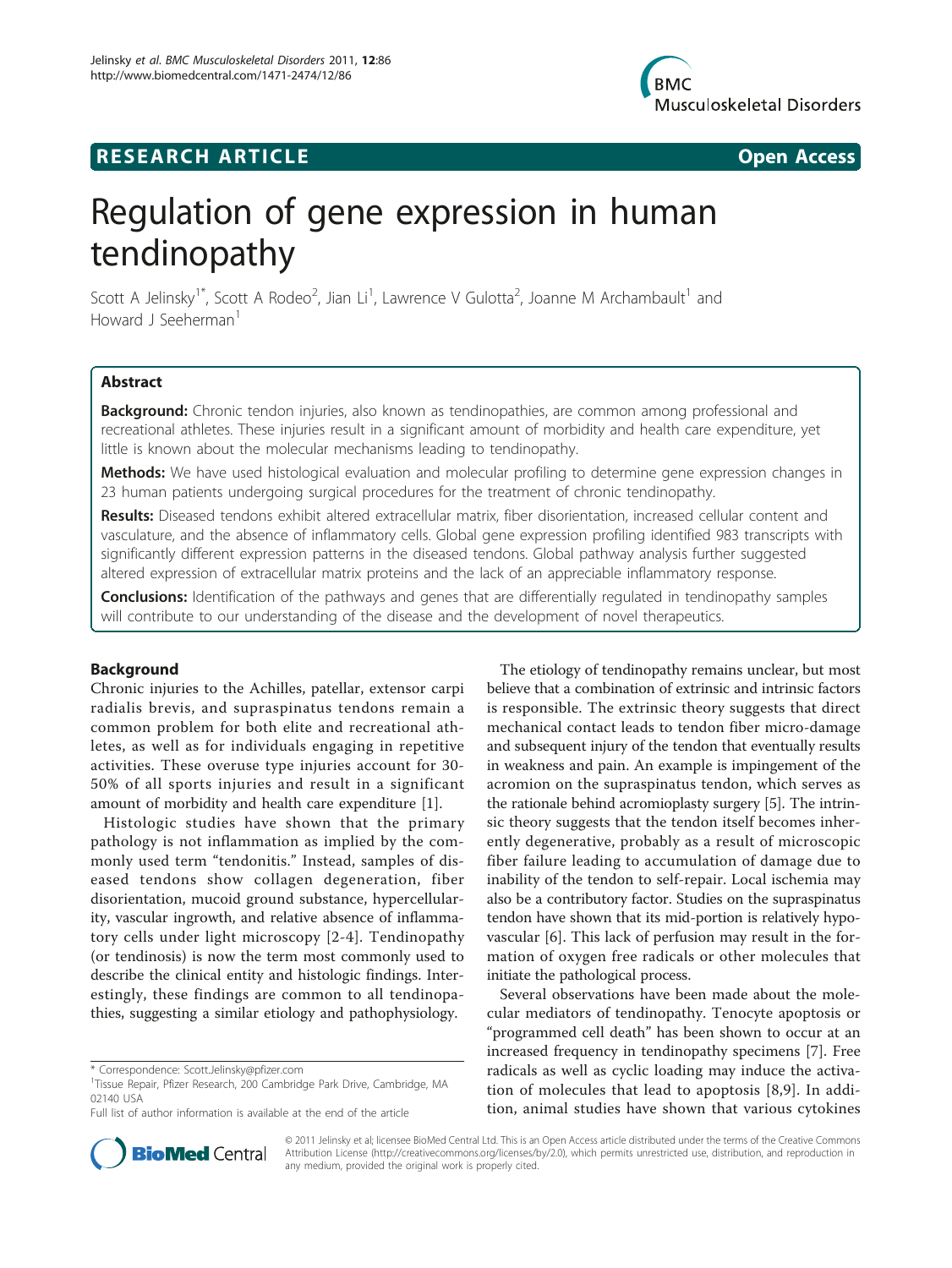and matrix metalloproteinases (MMPs) may be disproportionately expressed in tendinopathy specimens. The application of cyclic strain has been shown to increase the production of prostaglandin E2 (PGE2), interleukin-6 (IL6), and IL1 $\beta$  [\[10,11\]](#page-10-0). IL1 $\beta$  in turn increases the production of MMP1, MMP3, and PGE2 [\[12](#page-10-0)]. Alfredson et al. studied samples from patients with Achilles tendinopathy and found downregulation of MMP3 mRNA and upregulation of MMP2 and vascular endothelial growth factor compared with control samples [\[13](#page-10-0)]. Riley et al. reported decreased MMP3 and MMP2 mRNA activity, with an increase in MMP14 [[14](#page-10-0)]. These studies show that an imbalance in cytokines and MMPs exists in diseased tendons and probably contributes to the pathophysiology; however, inconsistencies in the expression of specific molecules in various studies indicate that more research needs to be done.

Currently, the only non-surgical therapies available to patients who suffer from chronic tendinopathies are physical therapy, activity modification, non-steroidal anti-inflammatory medications (NSAIDs), and steroid or platelet-rich plasma injections. These therapies offer unpredictable results, and in the case of steroids, can lead to serious side effects and more rapid degeneration of the tendon. By understanding the molecular mediators that lead to tendinopathy, novel therapeutic targets could potentially be identified for drug development. This will result in more effective treatments while minimizing side effects.

Microarray analysis has become a powerful tool in drug development. Microarrays allow researchers to screen samples of tissue for the expression of thousands of genes encoded in the human genome. This "shotgun" approach can identify which genes are active in a given sample by quantifying the production of specific mRNAs. Identification of the products of these mRNAs and their functions can serve to direct future research and development.

The purpose of this study was to investigate whether there is selective regulation of certain cytokines, matrix metalloproteinases, and protein kinases in human samples of tendinopathy compared with normal tendons, as evidenced by microarray analysis. Specifically, we were interested in determining which specific cytokines and degenerative enzymes are upregulated, and which are downregulated, in diseased samples compared with normal control tendons from the same patients. This information may contribute to the development of drugs that can selectively modulate the disease process.

# Methods

#### Subjects

All protocols were approved by the Institutional Review Board at the Hospital for Special Surgery and informed

consent was obtained from each participant. A prospective study was initiated to collect tissue from patients undergoing surgery as standard of care for tendinopathy. Biopsies  $({\sim}3$  mm<sup>3</sup>) of diseased tendons and a section of grossly normal appearing tendon were collected from 35 patients. Written informed consent was obtained from all patients prior to any study-related procedure. Information on patient demographics, diagnosis, prior treatments, current procedures, and operative findings was collected and is presented in Table [1.](#page-2-0) Patients with a diagnosis of inflammatory arthritis (such as rheumatoid arthritis or lupus) or those who had prior surgery on the involved tendon were excluded. Patients who received prior corticosteroid injection were included and this information was recorded.

### RNA Preparation and Hybridization

RNA extraction and isolation were performed as previously described [[15](#page-10-0)]. Fifty nanograms of RNA was labeled using the WT-Ovation FFPE System (Nugen, San Carlos, CA). Labeled cDNA was hybridized to GeneChip® Human Genome U133 2.0 arrays according to the manufacturer's protocol (Affymetrix, Santa Clara, CA). For each array, all probe sets were normalized to a mean signal intensity value of 100. The default GeneChip Operating Software statistical values were used for all analyses. The raw microarray data has been deposited in the Gene Expression Omnibus (GEO) database [http://www.ncbi.](http://www.ncbi.nlm.nih.gov/projects/geo/) [nlm.nih.gov/projects/geo/](http://www.ncbi.nlm.nih.gov/projects/geo/) as accession number GSE26051.

# Identification of Differentially Expressed Genes

Expression values for all probe sets were subjected to locally weighted scatterplot smoothing (LOWESS) transformation. Correlation analysis and hierarchical clustering verified that all samples had similar patterns of expression. Only transcripts that were called as present in 65% of the samples and expressed greater than 35 signal units in either the normal or diseased samples were used for further analysis. Expression values were log2 transformed and transcripts were considered differentially regulated if the p-value based on a paired t-test analysis was  $< 0.01$  and the average fold change was greater than 1.5. Extensive clinical information was collected for each patient. Analysis of variance models were constructed to determine whether any differences in expression could be explained by differences in histological disease score, disease duration, gender, steroid use, or NSAID use. Values presented are expressed as mean ± standard error of the mean. Differences were considered statistically significant for  $p < 0.01$ .

# Identification of Significantly Regulated Gene Sets

Significantly regulated biological pathways were identified using a modified version of the sigPathway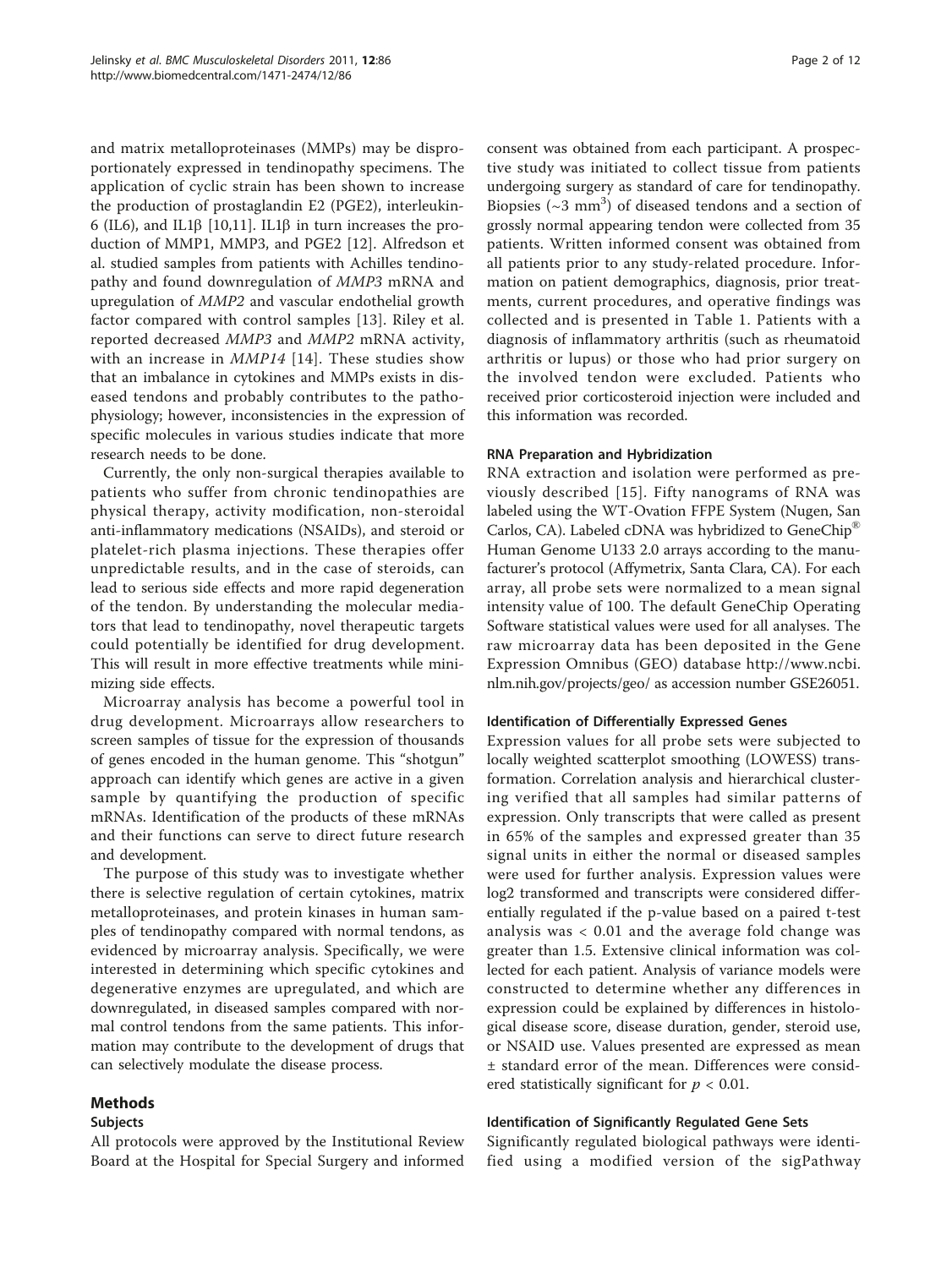| ID | Age | Sex | <b>Diagnosis</b>              | Duration of Sx (months) | Num of Inject* | Pathology Sample | <b>Control Sample</b>  |
|----|-----|-----|-------------------------------|-------------------------|----------------|------------------|------------------------|
| 5  | 45  | M   | Distal Biceps Rupture         | 0.3                     |                | Distal Biceps    | <b>Brachialis</b>      |
| 9  | 48  | M   | <b>ECRB</b> tear              | 12                      |                | <b>ECRB</b>      | EDC                    |
| 10 | 41  | M   | Patella Tendon Rupture        | 0.1                     |                | Patella          | Ouad tendon            |
| 12 | 62  | M   | Flexor/Pronator               | 18                      |                | flexor/pronator  | Distal Flexor/Pronator |
| 13 | 62  | F   | RTC tear                      | 48                      | $\overline{2}$ | Supraspinatus    | Subscap                |
| 15 | 32  | M   | Patella Tendon Tear           | 3                       |                | Patella tendon   | NI Patellar Tendon     |
| 16 | 61  | F   | RTC tear                      | 24                      | 2              | Supraspinatus    | Subscap                |
| 17 | 59  | M   | RTC tear                      | 6                       |                | Supraspinatus    | Subscap                |
| 19 | 45  | M   | Flexor/Pronator               | 18                      | 3              | flexor/pronator  | Distal Flexor/Pronator |
| 20 | 63  | F   | RTC tear                      | 9                       |                | Supraspinatus    | Subscap                |
| 21 | 65  | F   | RTC tear                      | 3                       |                | Supraspinatus    | <b>Biceps</b>          |
| 23 | 64  | F   | RTC tear                      | 8                       |                | Supraspinatus    | Subscap                |
| 24 | 50  | M   | RTC tear                      | 18                      |                | Supraspinatus    | <b>Biceps</b>          |
| 26 | 55  | M   | <b>ECRB</b> tear              | 4                       |                | <b>ECRB</b>      | Distal ECRB            |
| 27 | 50  | M   | RTC tear                      | $\overline{4}$          |                | Supraspinatus    | Normal RTC             |
| 28 | 41  | M   | Supra tear (PT), OA, Bankart  | >24                     |                | Supraspinatus    | Biceps Tendon          |
| 29 | 46  | M   | RTC tear, Adhesive Capsulitis | $\overline{4}$          |                | Supraspinatus    | Biceps Tendon          |
| 30 | 52  | M   | <b>ECRB</b> tear              | 12                      |                | <b>ECRB</b>      | <b>ECRL</b>            |
| 31 | 66  | M   | RTC tear                      | 6                       |                | Supraspinatus    | Subscap                |
| 32 | 46  | F   | RTC tear                      | 2                       |                | Supraspinatus    | Teres minor            |
| 33 | 44  | M   | RTC tear                      | 6                       |                | Supraspinatus    | Subscap                |
| 34 | 59  | F   | RTC tear                      |                         | 3              | Supraspinatus    | <b>Biceps</b>          |
| 35 | 49  | F   | RTC tear                      | 24                      |                | Supraspinatus    | Subscap                |

<span id="page-2-0"></span>Table 1 Demographics and patient clinical diagnosis

\*Number of corticosteroids injections.

ECRB Extensor Carpi Radialis Brevis.

RTC Rotator Cuff.

OA Osteoarthitis.

EDC extensor digitorum comunis.

algorithm [[16\]](#page-10-0) incorporating a modified normalization routine and using gene sets collections C1 to C5 defined by the Molecular Signatures Database (MSigDB) [[17\]](#page-10-0). A gene set was considered significant when q1 ≤0.05 and  $q2 \leq 0.05$ , where q1 or q2 are the permutation-based false-discovery rates for the Q1 or Q2 hypotheses (see [[18](#page-10-0)] for an explanation of Q1 and Q2). These cut-offs were met by1761 gene sets, which can be considered as differentially expressed.

#### Histology

Tissue samples were frozen and sectioned for histological analysis. Sections were processed using standard procedures, including Alcian blue (AB) staining. Sections were scored on four categories: intratendinous cellular proliferation, intratendinous vascular proliferation, intratendinous glycosaminoglycan (GAG) accumulation, and intratendinous fiber disorientation. Each category was scored based on a 5-point scale, from 0 for normal, 3 for moderate, and 5 for severe, by two independent histologists.

#### **Results**

### Analysis of Tendinopathy Tissue Samples

Diseased and normal tendons were collected from 35 patients with rotator cuff tendinopathy, lateral epicondylitis (tennis elbow), patellar tendinopathy, or chronic Achilles tendinopathy who were undergoing surgery as standard of care treatment for tendinopathy. Tendinopathy was confirmed both macroscopically and microscopically. The diseased tendon appeared dull, yellow, and soft compared with normal tissue, which is shiny, white, and firm. Normal tendon tissue had relatively few cells, contained little vasculature, and had collagen fibers aligned in the direction of force. All diseased tendons had a similar loss of normal fibrillar structure and changes in cell orientation, which are histological characteristics of tendinopathy [\[2,19,20\]](#page-10-0). All diseased tissue had an increased number of fibroblasts, increased vasculature, and increased glycosaminoglycan staining (GAG content) although the degree of increase in each of the parameters was variable between patients (Figure [1](#page-3-0), Table [2](#page-4-0)). There was little evidence of any inflammatory cells in either the tendon or the surrounding paratenon.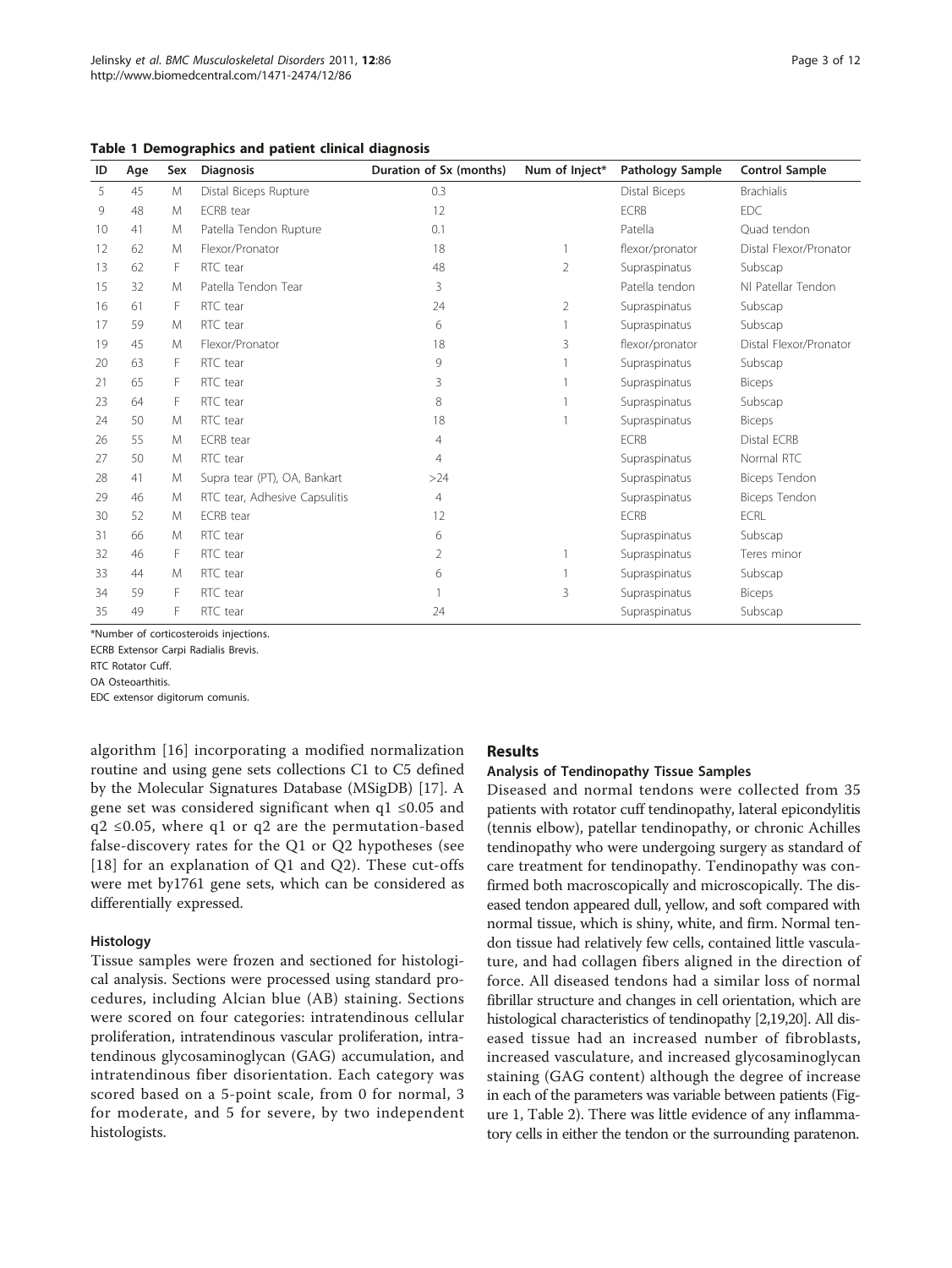<span id="page-3-0"></span>

Figure 1 Histological evaluation of human tendinopathy. Representative diseased tendons were stained with Alcian blue to visualize the proteoglycans in patient 12 (A), patient 10 (B), patient 15 (C), patient 24 (D), patient 25 (E), and patient 32 (F). Only a few bundles from patient 12 appear normal. The remaining sections show highly disorganized tissues with increased cell proliferation, increased vasculature, and/or increased GAG content. Scale bar is 200 μM.

#### Analysis of Gene Expression

Global transcriptional analysis using Affymetrix genomewide U133 2.0 Plus arrays identified 20055 transcripts expressed in 23 pairs of normal and diseased tendons that passed quality control filters. Of these, 983 transcripts were differentially regulated based on a paired ttest ( $p < 0.01$ , fold change ≥1.5. Among the top regulated genes were a disintegrin and metalloprotease 12  $(ADAM12)$ , tenascin C (*TNC*), periostin (*POSTN*), and interleukin 13 receptor alpha 2 (IL13RA2; Figure [2](#page-4-0), Table [3](#page-5-0)). An analysis of covariance (ANCOVA) showed little relationship between the age of the patient and the level of gene expression for most transcripts. Furthermore, ANCOVA analysis suggested that < 1.2% of the transcripts showed any relationship between gene expression and histological disease score, disease duration, steroid use, NSAID use, gender, or duration of symptoms.

Global pathway analysis, based on a modified sigPathway algorithm [[16\]](#page-10-0), identified increased expression of genes involved in the extracellular matrix, including genes involved in focal adhesion, integrin signaling, and collagen synthesis. In addition, expression of genes involved in cell cycle progression,  $TGF\beta$  signaling, and  $NF<sub>κ</sub>B$  signaling was increased (Table [4](#page-6-0)). This global pathway analysis did not suggest that cytokines as a whole were differentially regulated. However, of the 426 transcripts annotated by Gene Ontology as cytokines, cytokine signaling molecules, or related to cytokines, six were differentially regulated in diseased tendons, including chemokine-like factor super family 4 (CMTM4), interleukin 13 receptor alpha 2 (IL13RA2), interleukin 17D (IL17D), and interleukin 4 receptor (IL4R) (Table [5](#page-6-0)).

Consistent with a role in increased matrix turnover, tendonopathy tissue exhibited increased expression of genes encoding MMPs (Table [6\)](#page-7-0) and genes encoding collagens (Table [7](#page-8-0)). The majority of collagens interrogated showed a modest 2-fold increase in expression in diseased tendons. Diseased tendons also showed increased expression of several enzymes that mediate collagen breakdown, including MMP2, MMP9, MMP14, MMP13, and MMP19. While many MMP genes were induced in diseased tendons, not all transcripts encoding MMPs were upregulated; in fact, MMP3 and MMP24 were significantly downregulated in diseased tissue. Of the four known tissue inhibitors of metalloproteases (TIMPs), only expression of TIMP1 was increased. No ADAMTS (a disintegrin and metalloprotease with thrombospondin motifs) family members were differentially regulated based on our cut-offs.

Diseased tendons showed increased expression of a number of relevant and important signaling pathways; for example the fibroblast growth factors FGFR1 (1.7 fold) and FGFR2 (2.7-fold), and genes in the Notch signaling pathway, including JAG1 (3.1-fold) and Notch3 (3.6-fold). There was also evidence for increased WNT signaling. Among the highest regulated transcripts, four are involved in WNT signaling: WISP1 (4.2-fold), DKK3 (3.6-fold), WNT3 (3.6-fold), and LEF1 (4.1-fold). Additionally, tendinopathy tissue showed differential expression of other WNT pathway genes, including increased expression of CTNNB (1.5-fold), WNT5a (2.7-fold), and FZD1 (1.7-fold) and decreased expression of LRP5 (0.59 fold) and FRZB (0.35-fold).

We found little evidence for endochondral ossification even though this has been reported in Achilles and patella tendinopathy [\[21](#page-10-0)]. Histological evaluation failed to identify any gross areas of ossification in any of the patients and RNA analysis did not show increased expression of the bone markers osteocalcin or osterix. However, expression of CBFA1, a transcription factor associated with osteoblast differentiation, was increased 1.8-fold and that of RANKL, a key factor for osteoclast differentiation and activation, was increased 4.0-fold in diseased tendons.

In addition to the global pathway analysis, we specifically investigated the regulation of kinases in diseased tendons (Table [8\)](#page-9-0). The most statistically significant regulated kinase is diseased tendons is the thousand and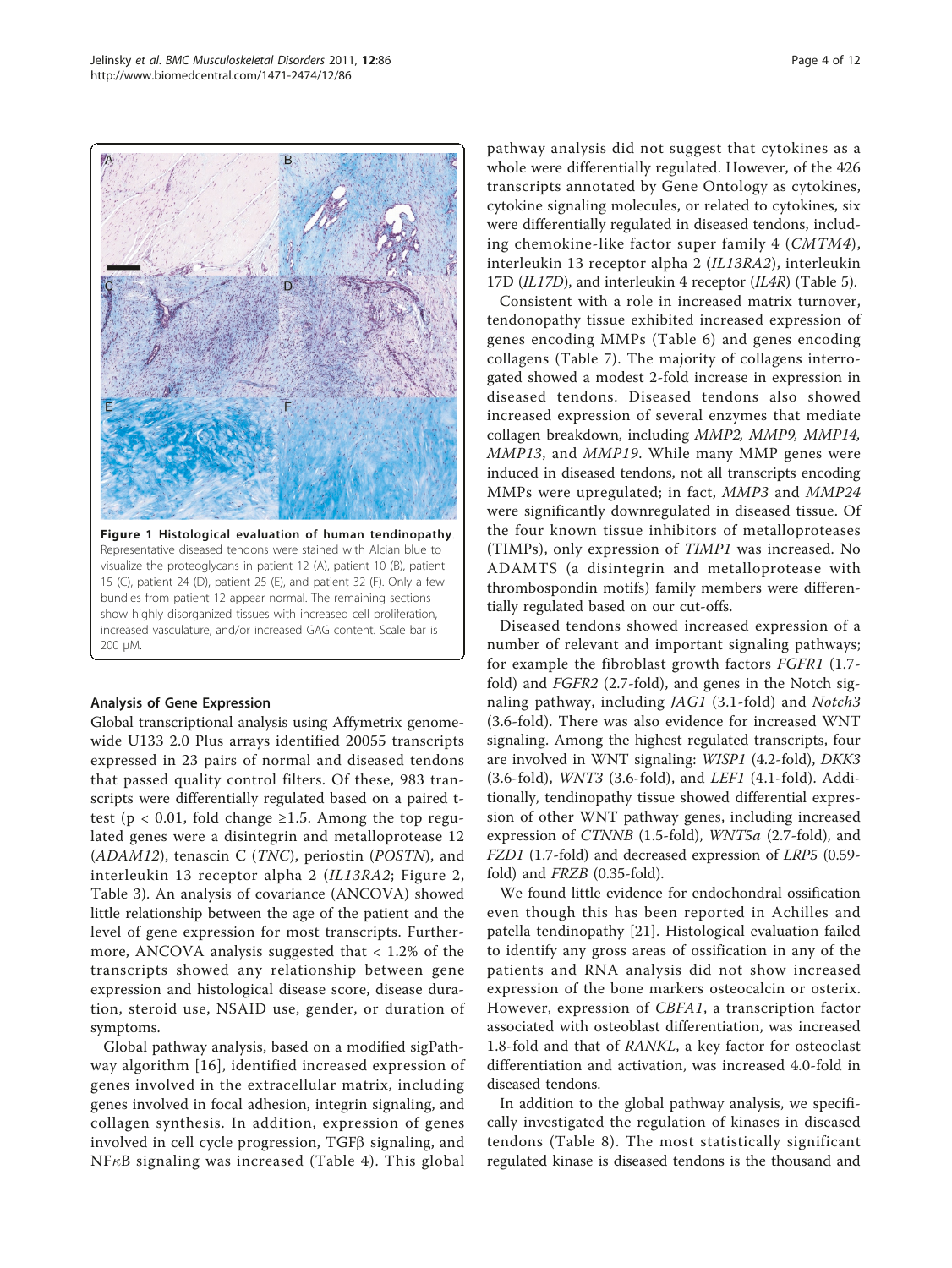| Patient <sup>b</sup> | <b>Cellular Proliferation</b> | <b>Vascular Proliferation</b> | <b>GAG Accumulation</b> | <b>Fiber Disorientation</b> | <b>Total Score</b> |
|----------------------|-------------------------------|-------------------------------|-------------------------|-----------------------------|--------------------|
| 5                    | 3.5                           | 1.5                           | 1.5                     | 5                           | 11.5               |
| 9                    | 5                             | $\overline{2}$                | 5                       |                             | 17                 |
| 10                   | 4.5                           |                               |                         |                             | 19.5               |
| 12                   |                               |                               |                         |                             | 15                 |
| 13                   |                               |                               | 3.5                     | 5                           | 14.5               |
| 15                   |                               | 5                             | 5                       | 4.5                         | 19.5               |
| 16                   | 3.5                           | 2.5                           |                         | 5                           | 13                 |
| 17                   | 5                             | 4.5                           | ζ                       | 5                           | 17.5               |
| 19                   | 4.5                           | 5                             | ζ                       |                             | 17.5               |
| 20                   | 5                             | ς                             | ς                       |                             | 16                 |
| 21                   | 5                             |                               | 2                       |                             | 13                 |
| 23                   | 4.5                           |                               |                         |                             | 16.5               |
| 24                   | 5                             |                               |                         |                             | 18                 |
| 26                   |                               |                               |                         |                             | 18                 |
| 27                   | 4.5                           | 3                             |                         |                             | 13.5               |
| 28                   | 5                             | 1.5                           |                         |                             | 16.5               |
| 29                   |                               | 5                             |                         |                             | 20                 |
| 30                   |                               | 4.5                           |                         | 4.5                         | 16                 |
| 31                   | 4.5                           | 1.5                           |                         |                             | 15                 |
| 32                   | 4.5                           | 1.5                           |                         |                             | 16                 |
| 33                   | 5                             | 0.5                           |                         |                             | 14.5               |
| 34                   |                               | 0.5                           |                         |                             | 13.5               |
| 35                   | 5                             | 5                             | 3                       |                             | 18                 |

<span id="page-4-0"></span>Table 2 Intratendinous tendinopathy score<sup>a</sup>

<sup>a</sup>Average of two independent histologist evaluation.

<sup>b</sup>Normal tendon were scored 0 in all fields.



one amino acid kinase (TAOK1), which showed a 1.7 fold increase in expression. TAOK1 activates the p38 MAP kinase pathway and tendonopathy tissue also showed increased expression of multiple MAP kinases, including MAP3K2 (1.8-fold), MAP4K5 (1.9-fold), and MAPK8 (2.0-fold).

# **Discussion**

We have evaluated gene expression and histological changes associated with human tendinopathy. While gene expression changes in human tendinopathy have previously been described [[13,22](#page-10-0),[23](#page-10-0)], this study represents the largest and most complete study to date. However, our study has several limitations. First, control tendons were taken from the same joints as the diseased tendons. These control tendons appeared normal macroscopically but their proximity to the diseased tendon may have some effect on the control tendon. Furthermore, the control tendon was an anatomically distinct tendon exposed to different loads and strains and it is not known how this may affect the gene expression profile. Moreover, the tendon specimens were collected from a heterogeneous population with differences in age, gender, symptoms, duration of disease, and physical activity (Table [1\)](#page-2-0). While changes in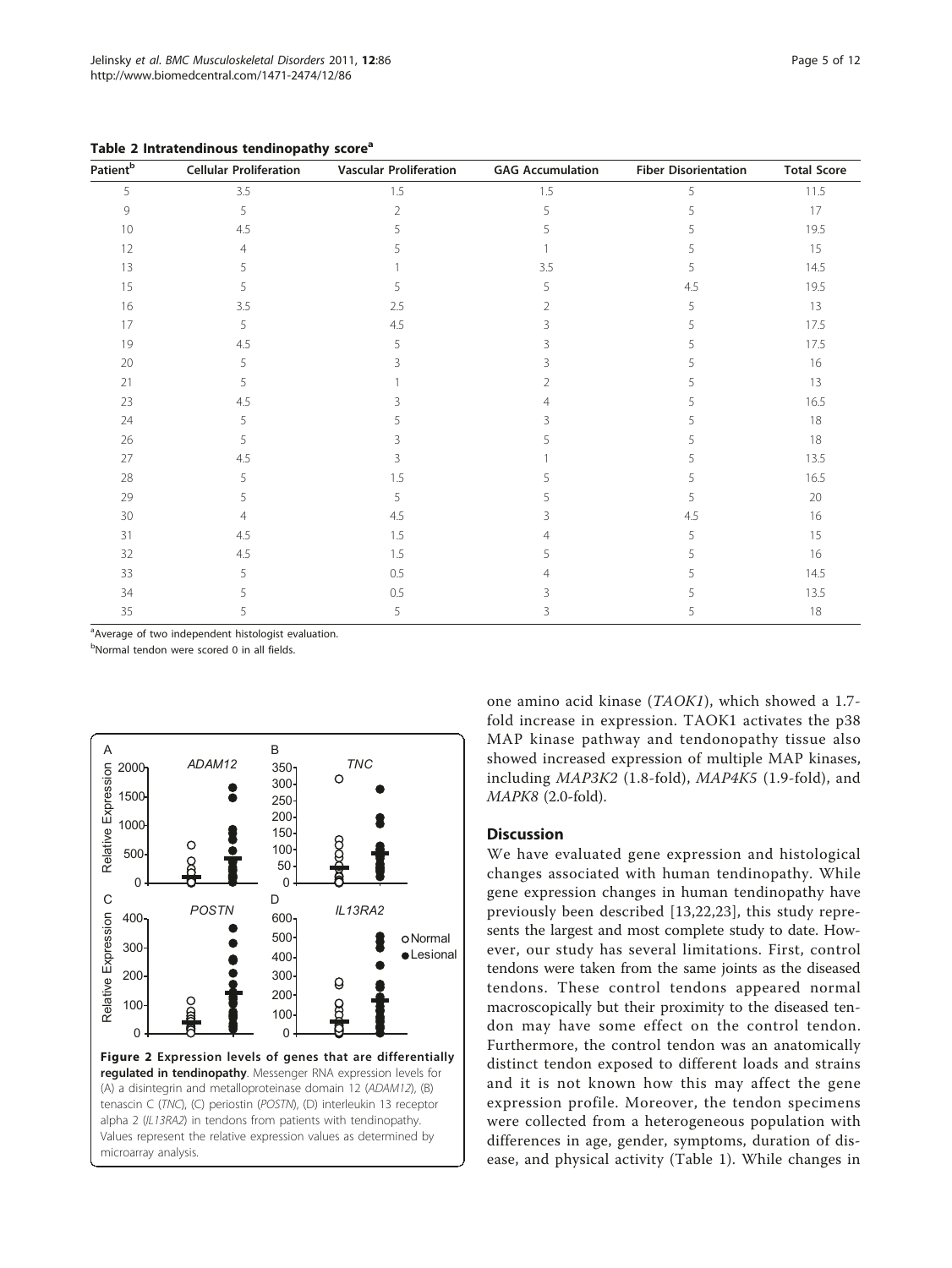| Gene Symbol        | Description                                      | p-value  | q-value  | <b>Fold Change</b> |
|--------------------|--------------------------------------------------|----------|----------|--------------------|
| ADAM12             | A disintegrin and metalloproteinase domain 12    | 1.57E-05 | 2.09E-04 | 5.6                |
| AP3M1              | Adaptor-related protein complex 3, mu 1 subunit  | 1.24E-03 | 1.91E-03 | 1.7                |
| ARL7               | ADP-ribosylation factor-like 7                   | 1.43E-03 | 2.11E-03 | 4.0                |
| ARPC5              | Actin related protein 2/3 complex, subunit 5     | 3.63E-05 | 2.10E-04 | 1.8                |
| ASXL1              | Additional sex combs like 1 (Drosophila)         | 1.11E-03 | 1.78E-03 | 1.8                |
| ATP6V1A            | ATPase, H+ transporting, lysosomal 70 kDa        | 4.18E-05 | 2.10E-04 | 2.5                |
| <b>BACE2</b>       | Beta-site APP-cleaving enzyme 2                  | 3.17E-06 | 8.01E-05 | 1.9                |
| <b>BNC2</b>        | Basonuclin <sub>2</sub>                          | 1.08E-04 | 3.15E-04 | 2.9                |
| CA12               | Carbonic anhydrase XII                           | 3.57E-05 | 2.10E-04 | 2.8                |
| CTHRC1             | Collagen triple helix repeat containing 1        | 5.20E-04 | 1.10E-03 | 4.4                |
| DDEF1              | Development and differentiation enhancing factor | 2.83E-05 | 2.10E-04 | 2.1                |
| DOCK10             | Dedicator of cytokinesis 10                      | 7.91E-03 | 8.11E-03 | 3.3                |
| EDIL <sub>3</sub>  | EGF-like repeats and discoidin I-like domains 3  | 4.80E-03 | 5.34E-03 | 2.9                |
| FOXP1              | Forkhead box P1                                  | 4.67E-05 | 2.10E-04 | 1.7                |
| GPR161             | G protein-coupled receptor 161                   | 2.76E-04 | 6.89E-04 | 1.9                |
| IGFBP3             | Insulin-like growth factor binding protein 3     | 7.29E-03 | 7.67E-03 | 3.5                |
| IL13RA2            | Interleukin 13 receptor, alpha 2                 | 2.80E-03 | 3.50E-03 | 3.5                |
| ILK                | Integrin-linked kinase                           | 1.00E-04 | 3.15E-04 | 1.6                |
| IQGAP1             | IQ motif containing GTPase activating protein 1  | 4.73E-05 | 2.10E-04 | 1.5                |
| <b>ITGB1</b>       | Integrin, beta 1                                 | 3.52E-04 | 8.29E-04 | 1.7                |
| <b>ITPKB</b>       | Inositol 1,4,5-trisphosphate 3-kinase B          | 7.37E-04 | 1.34E-03 | 2.5                |
| JAG1               | Jagged 1 (Alagille syndrome)                     | 1.90E-03 | 2.52E-03 | 3.1                |
| KCNE4              | Potassium voltage-gated channel 4                | 8.19E-03 | 8.19E-03 | 3.4                |
| LAMA4              | Laminin, alpha 4                                 | 6.73E-04 | 1.31E-03 | 3.4                |
| LRRC15             | Leucine rich repeat containing 15                | 3.50E-03 | 4.24E-03 | 3.2                |
| LRRC17             | Leucine rich repeat containing 17                | 1.74E-03 | 2.40E-03 | 2.8                |
| <b>MARCKS</b>      | Myristoylated alanine-rich kinase C substrate    | 3.93E-03 | 4.50E-03 | 2.8                |
| NOTCH <sub>3</sub> | Notch homolog 3 (Drosophila)                     | 1.65E-03 | 2.36E-03 | 3.6                |
| PDIR               | protein disulfide isomerase-related              | 4.86E-04 | 1.08E-03 | 2.1                |
| <b>POSTN</b>       | Periostin, osteoblast specific factor            | 1.10E-04 | 3.15E-04 | 3.5                |
| RAP1GDS1           | RAP1, GTP-GDP dissociation stimulator 1          | 1.01E-03 | 1.68E-03 | 2.1                |
| S100A10            | S100 calcium binding protein A10                 | 1.95E-03 | 2.52E-03 | 2.8                |
| SIN3A              | SIN3 homolog A, transcription regulator (yeast)  | 9.51E-05 | 3.15E-04 | 1.7                |
| SLC2A13            | Solute carrier family 2 13                       | 5.41E-03 | 5.85E-03 | 2.8                |
| TAOK1              | TAO kinase 1                                     | 1.51E-04 | 4.03E-04 | 1.7                |
| TJP1               | Tight junction protein 1 (zona occludens 1)      | 6.87E-04 | 1.31E-03 | 1.6                |
| <b>TNC</b>         | Tenascin C (hexabrachion)                        | 9.20E-05 | 3.15E-04 | 5.3                |
| UBE2E3             | Ubiquitin-conjugating enzyme E2E 3               | 8.72E-04 | 1.52E-03 | 3.7                |
| WDR1               | WD repeat domain 1                               | 4.01E-06 | 8.01E-05 | 1.6                |
| WISP1              | WNT1 inducible signaling pathway protein 1       | 3.93E-03 | 4.50E-03 | 3.4                |

<span id="page-5-0"></span>Table 3 Top regulated transcripts in human tendinopathy as determined by microarray analysis

gene expression were not related to any of these differences, they all contribute to variations in the data. Given the vast variation in the human population, we reasoned that control samples from the same patients would be a better control for interpatient variability than tendons from control patients without any tendon symptoms.

Progression of tendinopathy is dependent on extracellular matrix integrity and remodeling of the tendon is a common feature of tendinopathy [\[24\]](#page-10-0). The extracellular matrix of normal tendons consists of many of structural proteins (collagens) and proteoglycans. Collagen is the main component of tendons and type I collagens account for 65% to 80% of the total tendon mass [[25](#page-10-0)]. mRNA levels for type I and type III collagens (COL1A1, COL1A2, and COL3A1) were increased in the diseased tendons. Tendons also contain several proteoglycans, although none of the proteoglycans analyzed (including aggrecan, versican, decorin, biglycan, fibromodulin, and lumican) showed increased expression in diseased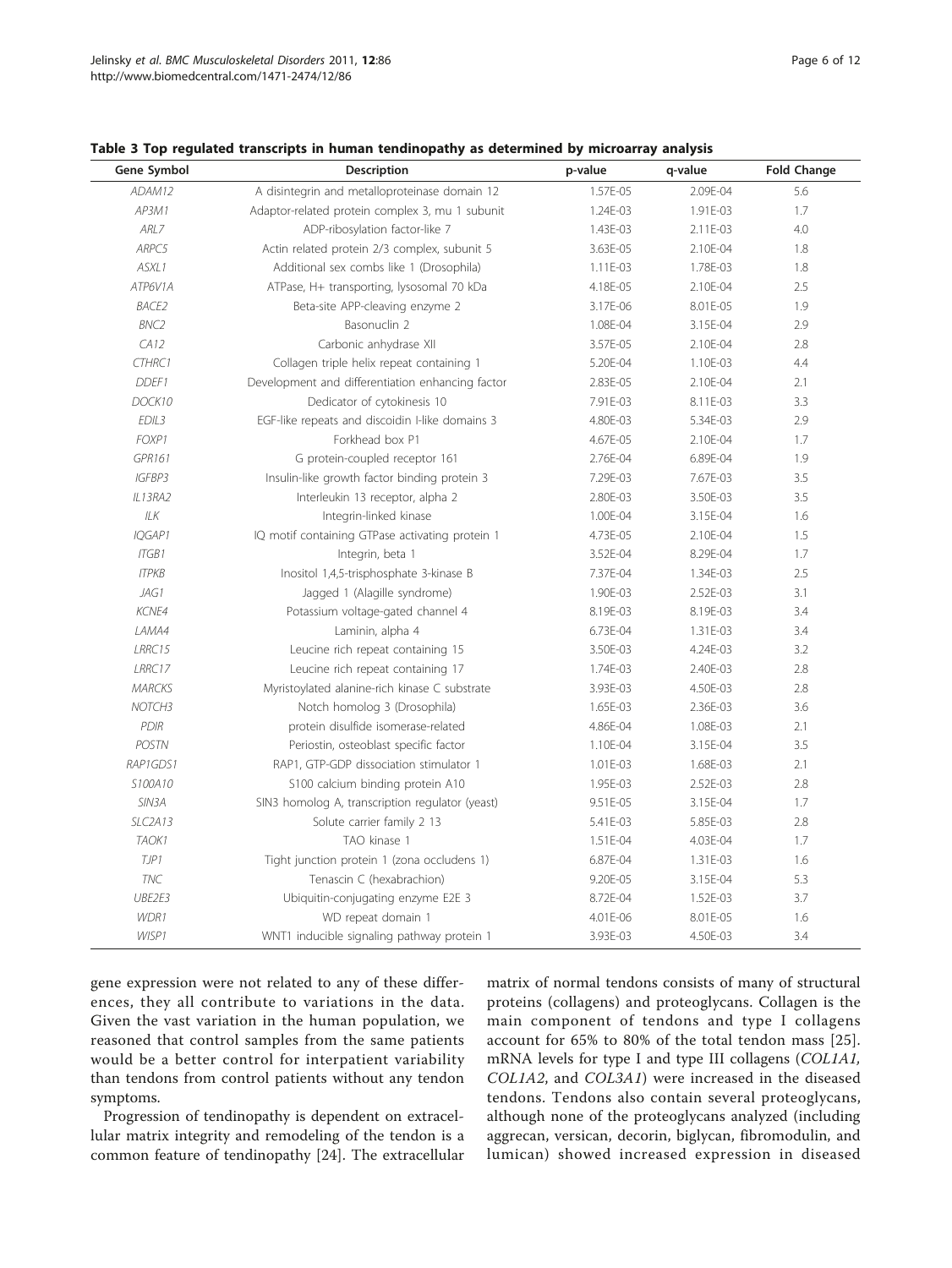<span id="page-6-0"></span>Table 4 Genesets regulated in human tendinopathy as determined by sigpathway

|                                        | NTk*    |
|----------------------------------------|---------|
| Up regulated                           |         |
| HSA04110_CELL_CYCLE                    | 6.52    |
| RNA PROCESSING                         | 6.44    |
| SPINDI F                               | 6.25    |
| HSA04510 FOCAL ADHESION                | 610     |
| TGFBETA LATE UP                        | 6.02    |
| CELL_CYCLE_KEGG                        | 6.00    |
| CELL CYCLE                             | 5.94    |
| ST INTEGRIN SIGNALING PATHWAY          | 5.40    |
| COLLAGEN                               | 5.32    |
| RUIZ TENASCIN TARGETS                  | 5.24    |
| I KAPPAB KINASE NF KAPPAB CASCADE      | 5.23    |
| <b>MITOSIS</b>                         | 5.03    |
| INOS ALL UP                            | 4.89    |
| Down Regulated                         |         |
| ION_TRANSMEMBRANE_TRANSPORTER_ACTIVITY | $-4.99$ |
| G_PROTEIN_COUPLED_RECEPTOR_ACTIVITY    | $-5.01$ |
| ELECTRON_TRANSPORT_CHAIN               | $-5.21$ |
| MOOTHA VOXPHOS                         | $-6.01$ |
| ION CHANNEL ACTIVITY                   | $-6.20$ |
| SUBSTRATE SPECIFIC CHANNEL ACTIVITY    | $-6.27$ |

\*As defined in Tian et. al [[18\]](#page-10-0).

tendons. In contrast, expression of the non-collagen glycoproteins fibronectin, tenascin C, fibrillin, and laminin was increased in diseased tendons. Consistent with active remodeling, increased MMP activity, particularly of MMP2 and MMP9, has been associated with ruptured Achilles tendon [[26\]](#page-10-0). Diseased tendons showed increased expression of several matrix associated proteins including MMP19, MMP9, MMP13, MMP14, and

Table 5 Chemokines regulated in human tendinopathy

MMP2. In contrast, MMP3 expression was decreased in tendinopathy in both our study and in others [[13,22\]](#page-10-0).

We can begin to speculate how MMP activity is regulated in tendinopathy tissue. Diseased tissues showed increased expression of components of the JAK/STAT pathway (STAT3, 1.9-fold, and JAK3, 1.8-fold). The JAK/STAT pathway is known to activate IL4R [[27\]](#page-10-0), which induces expression of IL13RA2 [\[28\]](#page-10-0). Expression of both IL4R and IL13RA2 was elevated in diseased tissue (3.2- and 3.5-fold, respectively). IL13, secreted by T helper type 2 cells, has anti-inflammatory properties and through interaction with its receptor IL13RA2 induces certain MMPs [[29\]](#page-10-0) including MMP9 and MMP14 [[30](#page-10-0)]. Together, these findings suggest that activation of the JAK/STAT pathway may lead to increased MMP activation.

Chard et al. previously suggested that tendon pathology is linked to formation of excessive fibrocartilage [[31](#page-10-0)]; however, other prior studies [[22](#page-10-0)] and our current study found little evidence of chondrocyte-like cells. Tendinopathy tissue showed decreased expression of a number of cartilage markers including COMP, but expression of other cartilage markers such as aggrecan was not altered. In contrast, expression of type I collagen was increased, further supporting the absence of increased chondrocytic cells in diseased tendons. This is in contrast to an overuse animal model of tendinopathy [[32,33\]](#page-10-0) that suggested increased formation of fibrocartilage associated with overuse. This discrepancy can possibly be explained by differences in disease severity. The human samples were collected during surgery following tendon tear or rupture and represent late stage disease in which surgical intervention became necessary, while the animal models represent earlier development of disease. Furthermore, the human tendon samples represent

| Gene Symbol        | <b>Description</b>                                 | p-value | q-value | <b>Fold Change</b> |
|--------------------|----------------------------------------------------|---------|---------|--------------------|
| BMP1               | Bone morphogenetic protein 1                       | 0.000   | 0.005   | 1.69               |
| <b>BMP8B</b>       | Bone morphogenetic protein 8b                      | 0.002   | 0.011   | 1.79               |
| CCL2               | Chemokine (C-C motif) ligand 2                     | 0.005   | 0.014   | 1.74               |
| CMTM4              | Chemokine-like factor super family 4               | 0.008   | 0.017   | 1.98               |
| CMTM6              | Chemokine-like factor super family 6               | 0.014   | 0.023   | 1.37               |
| <b>IFNGR1</b>      | Interferon gamma receptor 1                        | 0.027   | 0.034   | 1.42               |
| IL13RA2            | Interleukin 13 receptor, alpha 2                   | 0.003   | 0.011   | 3.48               |
| IL17D              | Interleukin 17D                                    | 0.008   | 0.017   | 0.54               |
| IL6R               | Interleukin 6 receptor                             | 0.026   | 0.034   | 0.73               |
| LEPR               | Leptin receptor                                    | 0.028   | 0.034   | 0.49               |
| <i><b>OSMR</b></i> | Oncostatin M receptor                              | 0.038   | 0.043   | 1.81               |
| SP110              | SP110 nuclear body protein                         | 0.010   | 0.019   | 1.51               |
| STAT2              | Signal transducer and activator of transcription 2 | 0.051   | 0.054   | 1.4                |
| STAT3              | Signal transducer and activator of transcription 3 | 0.004   | 0.013   | 1.87               |
| <b>TXLNA</b>       | Taxilin                                            | 0.001   | 0.006   | 1.39               |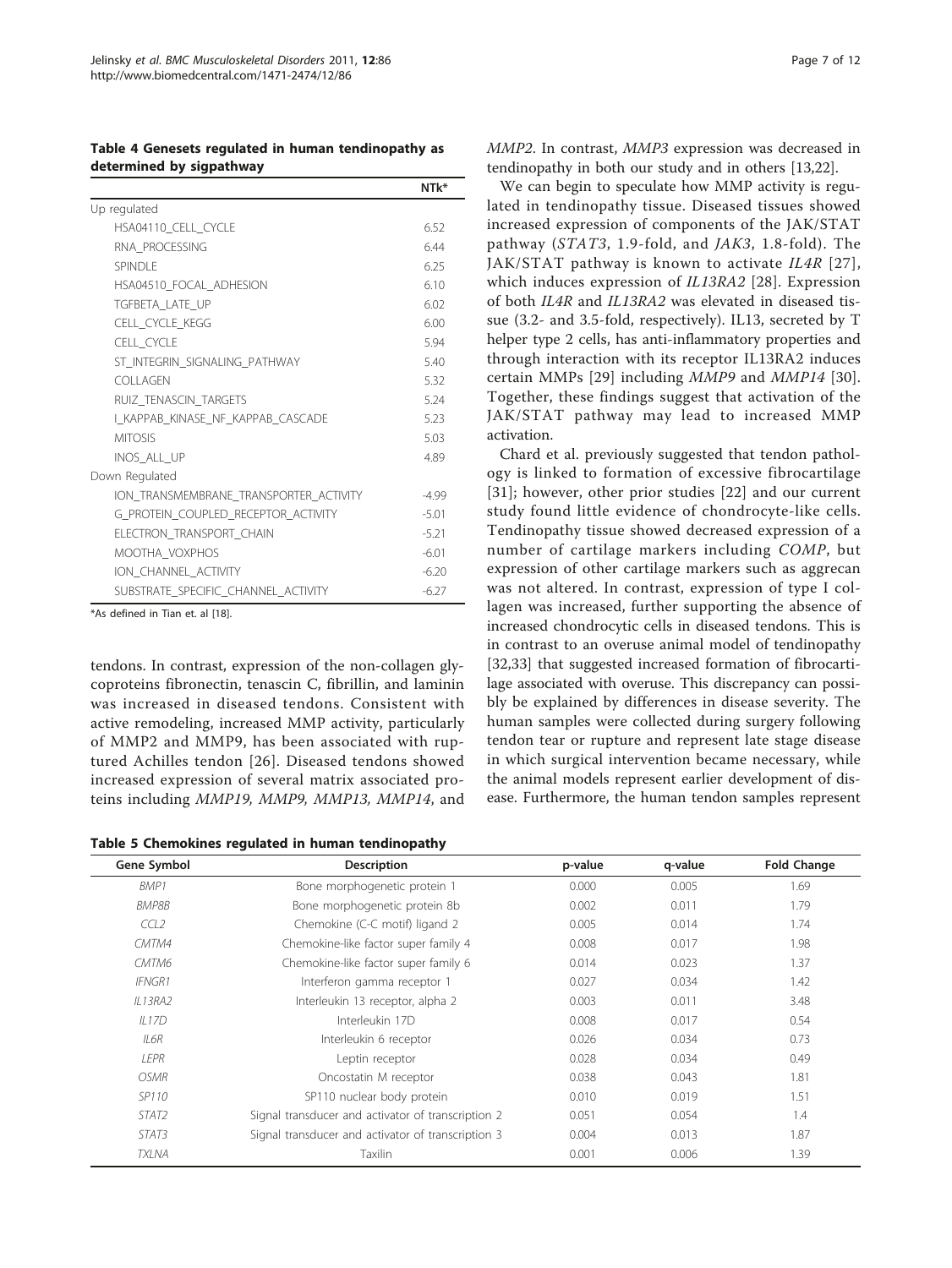| Gene Symbol                          | <b>Description</b>                |           | p-value  | q-value  | <b>Fold Change</b> |
|--------------------------------------|-----------------------------------|-----------|----------|----------|--------------------|
| Regulated                            |                                   |           |          |          |                    |
| MMP <sub>2</sub>                     | Matrix metallopeptidase 2         | Expressed | 7.42E-03 | 4.82E-02 | 1.8                |
| MMP3                                 | Matrix metallopeptidase 3         | Expressed | 5.50E-02 | 2.38E-01 | 0.3                |
| MMP14                                | Matrix metallopeptidase 14        | Expressed | 1.79E-03 | 1.66E-02 | 1.9                |
| MMP19                                | Matrix metallopeptidase 19        | Expressed | 1.91E-03 | 1.66E-02 | 3.4                |
| Not Regulated                        |                                   |           |          |          |                    |
| MMP28                                | Matrix metallopeptidase 28        | Expressed | 0.09     | 0.30     | 1.4                |
| TIMP1                                | TIMP metallopeptidase inhibitor 1 | Expressed | 0.10     | 0.30     | 1.6                |
| TIMP <sub>2</sub>                    | TIMP metallopeptidase inhibitor 2 | Expressed | 0.37     | 0.50     | 1.1                |
| TIMP3                                | TIMP metallopeptidase inhibitor 3 | Expressed | 0.26     | 0.49     | 0.9                |
| TIMP4                                | TIMP metallopeptidase inhibitor 4 | Expressed | 0.71     | 0.80     | 0.9                |
| Expressed below limited of detection |                                   |           |          |          |                    |
| MMP1                                 | Matrix metallopeptidase 1         |           | 0.96     | 0.96     | 1.0                |
| MMP7                                 | Matrix metallopeptidase 7         |           | 0.34     | 0.49     | 0.8                |
| MMP8                                 | Matrix metallopeptidase 8         |           | 0.81     | 0.84     | 0.8                |
| MMP9                                 | Matrix metallopeptidase 9         |           | 0.00     | 0.02     | 3.2                |
| MMP10                                | Matrix metallopeptidase 10        |           | 0.08     | 0.30     | 0.8                |
| MMP12                                | Matrix metallopeptidase 12        |           | 0.79     | 0.84     | 0.9                |
| MMP13                                | Matrix metallopeptidase 13        |           | 0.03     | 0.14     | 2.6                |
| MMP15                                | Matrix metallopeptidase 15        |           | 0.15     | 0.35     | 0.5                |
| MMP16                                | Matrix metallopeptidase 16        |           | 0.57     | 0.67     | 0.6                |
| MMP17                                | Matrix metallopeptidase 17        |           | 0.56     | 0.67     | 0.8                |
| MMP20                                | Matrix metallopeptidase 20        |           | 0.53     | 0.67     | 0.7                |
| MMP21                                | Matrix metallopeptidase 21        |           | 0.13     | 0.33     | 1.5                |
| MMP23A/B                             | Matrix metallopeptidase 23A/B     |           | 0.34     | 0.49     | 0.8                |
| MMP24                                | Matrix metallopeptidase 2         |           | 0.29     | 0.49     | 0.6                |
| MMP25                                | Matrix metallopeptidase 25        |           | 0.18     | 0.40     | 0.7                |
| MMP26                                | Matrix metallopeptidase 26        |           | 0.34     | 0.49     | 0.8                |
| MMP27                                | Matrix metallopeptidase 27        |           | 0.33     | 0.49     | 0.8                |

<span id="page-7-0"></span>Table 6 Change in matrix metallopeptidase gene expression in human tendinopathy

small biopsies, mostly from the midsubstance. One might expect any increase in fibrocartilage to occur near the bone insertion site, an area from which samples were not collected.

Global pathway analysis identified novel pathways that are differentially regulated in human tendinopathy including regulation of genes involved in WNT signaling. Tendinopathy is characterized by increased cellular infiltration and proliferation. Increases in WNT signaling can promote proliferation and maintain cells in an undifferentiated state [\[34\]](#page-10-0) and the regulation of multiple WNT signaling genes suggests that this pathway is activated in tendinopathy. Pathway analysis also suggested an increased regulation of genes involved in integrin signaling. Integrins are receptors involved in cell adhesion to the extracellular matrix and transmit extracellular signals into the cell to regulate gene expression. While many of the genes encoding integrins were only slightly upregulated, expression of integrin beta 1 (fibronectin receptor) was significantly increased in tendinopathy tissue.

We found little direct evidence to support an inflammatory response in established human tendinopathy. Histological evaluation did not identify a significant number of inflammatory cells and analysis of the gene expression of inflammatory cytokines identified only a handful of cytokine genes that were differentially regulated in diseased tendons, although a number of these are implicated in tendon function and tendon healing. Expression of the proinflammatory cytokine IL17D was reduced in diseased tendons. IL17 increases the turnover of type I collagen through both inhibiting its synthesis and promoting its breakdown [[35\]](#page-10-0), and members of the IL17 cytokine family members are inhibitors of human hematopoietic progenitor proliferation [[36\]](#page-10-0). The oncostatin M receptor was significantly upregulated in diseased tendons. Oncostatin M contributes to the release of proteoglycans and the breakdown of collagens [[37](#page-10-0)]. IL6 is a pro-inflammatory cytokine important for tendon healing; lack of IL6 prevents proper tendon healing [[38\]](#page-10-0). Evidence for aberrant regulation of the IL6 pathway in damaged tendons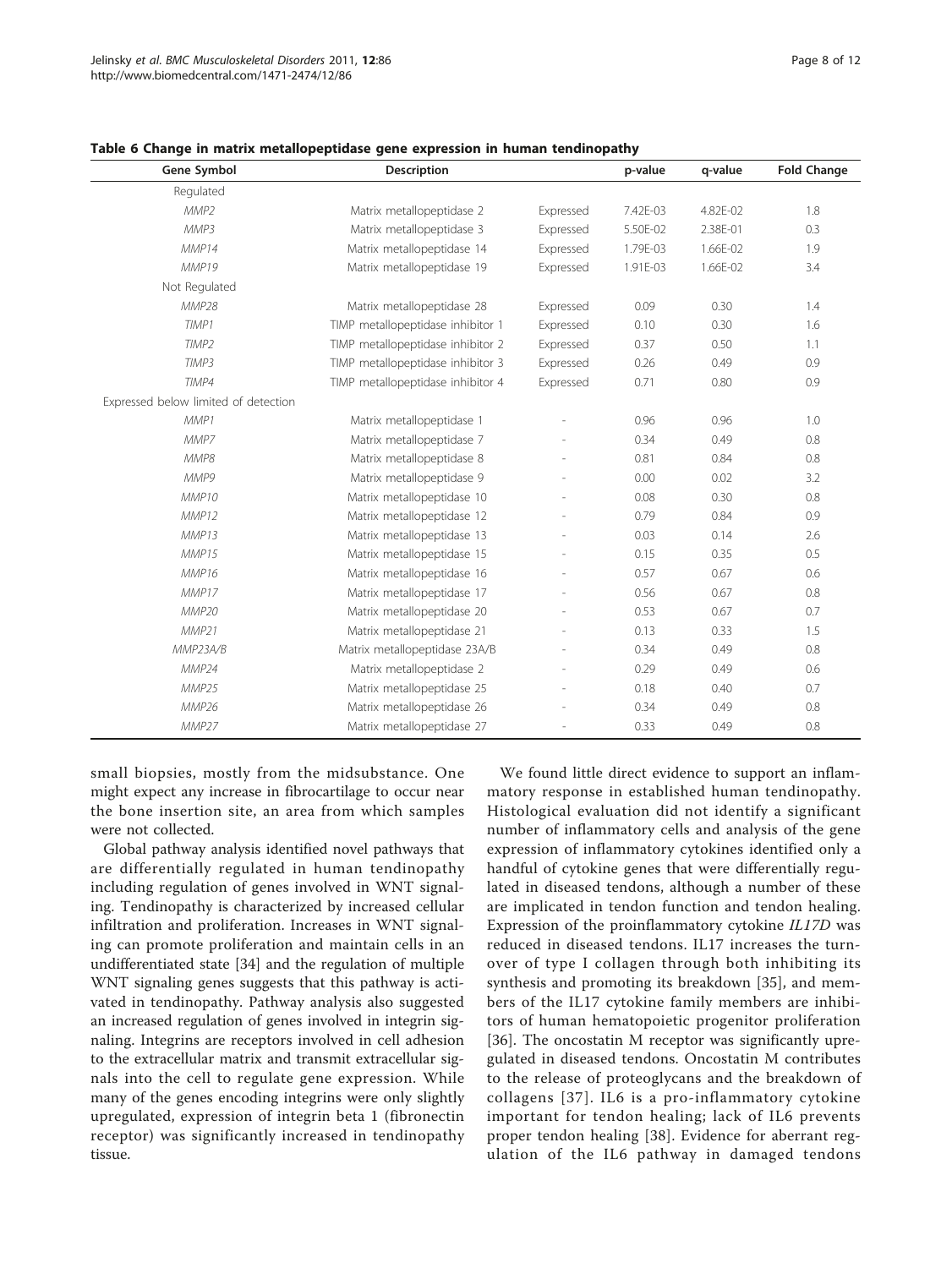<span id="page-8-0"></span>

|  |  |  |  |  |  |  | Table 7 Change in collagen gene expression in human tendinopathy |  |
|--|--|--|--|--|--|--|------------------------------------------------------------------|--|
|--|--|--|--|--|--|--|------------------------------------------------------------------|--|

| Gene Symbol                          | <b>Description</b>            | p-value   | q-value  | <b>Fold Change</b> |     |
|--------------------------------------|-------------------------------|-----------|----------|--------------------|-----|
| Regulated                            |                               |           |          |                    |     |
| COL1A1                               | Collagen, type I, alpha 1     | Expressed | 9.37E-03 | 3.96E-02           | 1.7 |
| COL1A2                               | Collagen, type I, alpha 2     | Expressed | 4.45E-03 | 3.16E-02           | 1.6 |
| COL3A1                               | Collagen, type III, alpha 1   | Expressed | 1.50E-02 | 4.28E-02           | 2.0 |
| COL4A1                               | Collagen, type IV, alpha 1    | Expressed | 1.91E-02 | 4.53E-02           | 2.7 |
| COL4A2                               | Collagen, type IV, alpha 2    | Expressed | 6.09E-03 | 3.16E-02           | 2.3 |
| COL5A1                               | Collagen, type V, alpha 1     | Expressed | 1.20E-02 | 4.28E-02           | 2.0 |
| COL5A2                               | Collagen, type V, alpha 2     | Expressed | 3.99E-03 | 3.16E-02           | 2.1 |
| COL5A3                               | Collagen, type V, alpha 3     | Expressed | 3.02E-03 | 3.16E-02           | 2.0 |
| COL6A1                               | Collagen, type VI, alpha 1    | Expressed | 2.93E-02 | 6.18E-02           | 1.8 |
| COL6A2                               | Collagen, type VI, alpha 2    | Expressed | 3.62E-02 | 6.89E-02           | 1.8 |
| COL6A3                               | Collagen, type VI, alpha 3    | Expressed | 5.45E-03 | 3.16E-02           | 1.7 |
| COL8A1                               | Collagen, type VIII, alpha 1  | Expressed | 2.49E-02 | 5.57E-02           | 2.0 |
| COL8A2                               | Collagen, type VIII, alpha 2  | Expressed | 1.48E-02 | 4.28E-02           | 1.8 |
| <b>COL10A1</b>                       | Collagen, type X, alpha 1     | Expressed | 1.69E-02 | 4.28E-02           | 2.1 |
| <b>COL12A1</b>                       | Collagen, type XII, alpha 1   | Expressed | 4.10E-03 | 3.16E-02           | 2.1 |
| <b>COL18A1</b>                       | Collagen, type XVIII, alpha 1 | Expressed | 6.65E-03 | 3.16E-02           | 2.2 |
| COL27A1                              | Collagen, type XXVII, alpha 1 | Expressed | 1.20E-03 | 3.16E-02           | 2.5 |
| Not Regulated                        |                               |           |          |                    |     |
| COL7A1                               | Collagen, type VII, alpha 1   | Expressed | 0.96     | 0.96               | 1.0 |
| COL11A1                              | Collagen, type XI, alpha 1    | Expressed | 0.58     | 0.71               | 1.2 |
| COL15A1                              | Collagen, type XV, alpha 1    | Expressed | 0.51     | 0.64               | 1.2 |
| COL16A1                              | Collagen, type XVI, alpha 1   | Expressed | 0.12     | 0.19               | 1.4 |
| COL21A1                              | Collagen, type XXI, alpha 1   | Expressed | 0.34     | 0.45               | 1.4 |
| Expressed below limited of detection |                               |           |          |                    |     |
| COL2A1                               | Collagen, type II, alpha 1    |           | 0.21     | 0.31               | 0.5 |
| COL4A3                               | Collagen, type IV, alpha 3    |           | 0.15     | 0.23               | 0.6 |
| COL4A4                               | Collagen, type IV, alpha 4    |           | 0.90     | 0.96               | 1.0 |
| COL4A5                               | Collagen, type IV, alpha 5    |           | 0.71     | 0.84               | 0.9 |
| COL4A6                               | Collagen, type IV, alpha 6    |           | 0.94     | 0.96               | 1.0 |
| COL9A1                               | Collagen, type IX, alpha 1    |           | 0.94     | 0.96               | 1.0 |
| COL9A2                               | Collagen, type IX, alpha 2    |           | 0.05     | 0.08               | 1.9 |
| <b>COL11A2</b>                       | Collagen, type XI, alpha 2    |           | 0.12     | 0.19               | 0.7 |
| COL13A1                              | Collagen, type XIII, alpha 1  |           | 0.08     | 0.13               | 2.0 |
| COL14A1                              | Collagen, type XIV, alpha 1   |           | 0.02     | 0.04               | 1.8 |
| <b>COL17A1</b>                       | Collagen, type XVII, alpha 1  |           | 0.33     | 0.45               | 1.3 |
| COL19A1                              | Collagen, type XIX, alpha 1   |           | 0.02     | 0.04               | 0.5 |
| COL22A1                              | Collagen, type XXII, alpha 1  |           | 0.03     | 0.07               | 0.5 |
| COL23A1                              | Collagen, type XXIII, alpha 1 |           | 0.75     | 0.84               | 1.0 |
| COL24A1                              | Collagen, type XXIV, alpha 1  |           | 0.33     | 0.45               | 1.3 |
| COL25A1                              | Collagen, type XXV, alpha 1   |           | 0.76     | 0.84               | 0.9 |

includes decreased expression of the IL6 receptor. IL6 can also signal through STAT3, which was upregulated in diseased tendons. STAT3 expression has also been identified in ruptured rotator cuff. However, activation of STAT3 is mainly induced by proliferating vessels [[39](#page-10-0)], and since diseased tendons have increased vasculature, many of the observed changes in cytokine expression may simply be due to this change in vasculature. Therefore, whether these cytokines play a direct role in tendonopathy requires further study. In addition to the lack of evidence for direct regulation of many pro-inflammatory cytokines, there is also indirect evidence for the absence of inflammatory cytokine activity. The lack of expression of MMP1 and MMP13, which are known to be induced by inflammatory cytokines [[40\]](#page-11-0), further supports the proposal that proinflammatory cytokines do not play a major role in tendinopathy at this late stage of disease.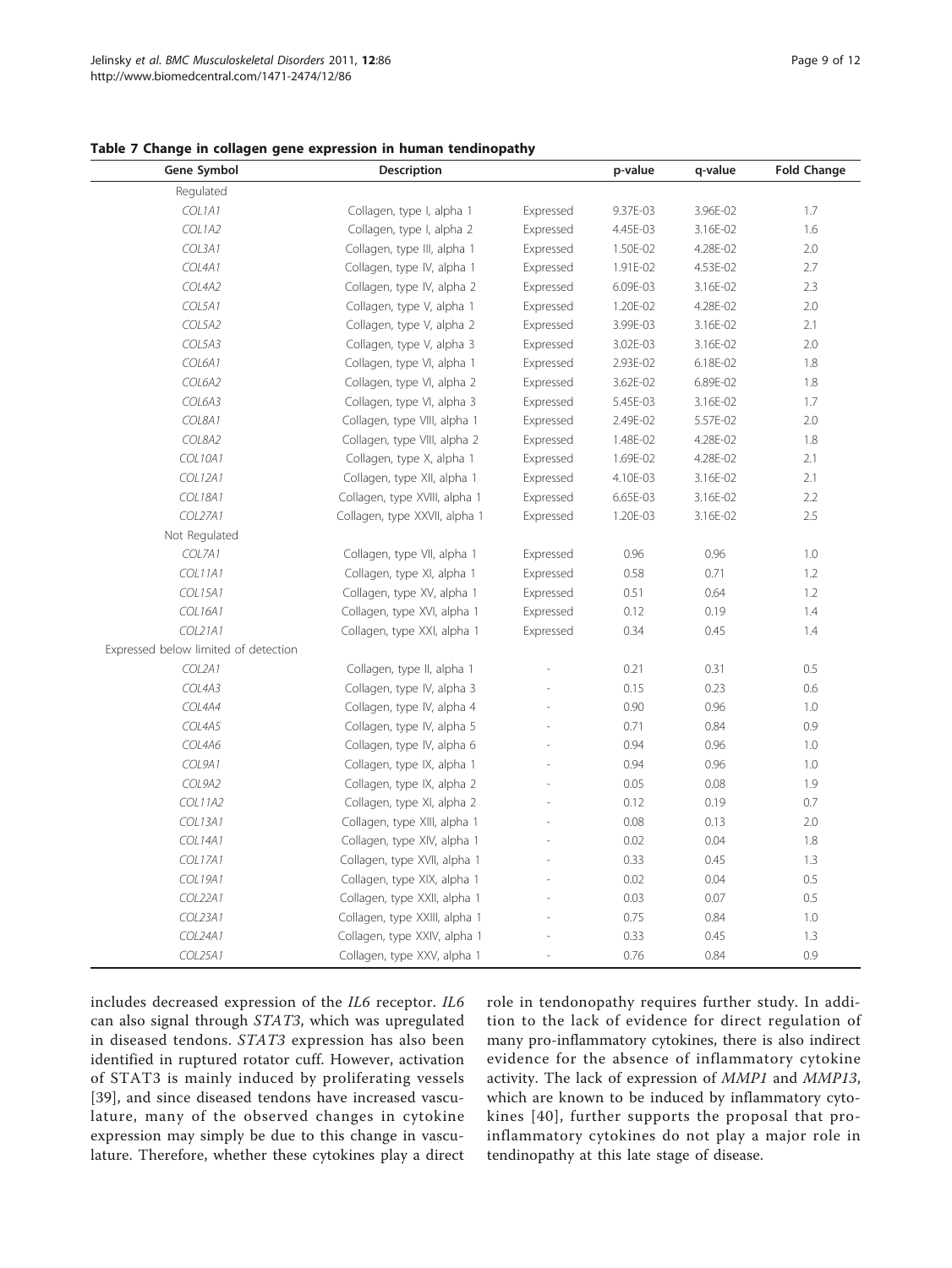<span id="page-9-0"></span>

|  |  |  |  |  |  | Table 8 Kinases regulated in human tendinopathy |  |
|--|--|--|--|--|--|-------------------------------------------------|--|
|--|--|--|--|--|--|-------------------------------------------------|--|

| Gene Symbol      | Description                                      | pValue   | q-value  | <b>Fold Change</b> |
|------------------|--------------------------------------------------|----------|----------|--------------------|
| ABL2             | v-abl Abelson leukemia viral oncogene homolog 2  | 4.79E-03 | 7.83E-03 | 31.0               |
| <b>BMPR2</b>     | Bone morphogenetic protein receptor, type II     | 4.10E-03 | 7.83E-03 | 27.0               |
| CAV <sub>2</sub> | Caveolin 2                                       | 1.22E-02 | 1.44E-02 | 43.0               |
| CDK6             | Cyclin-dependent kinase 6                        | 1.37E-02 | 1.53E-02 | 24.0               |
| CSNK1D           | Casein kinase 1, delta                           | 5.21E-03 | 8.13E-03 | 19.0               |
| CSNK1G1          | Casein kinase 1, gamma 1                         | 8.18E-03 | 1.03E-02 | 40.0               |
| DCLK1            | Doublecortin-like kinase 1                       | 3.78E-03 | 7.83E-03 | 28.0               |
| EML4             | Echinoderm microtubule associated protein like 4 | 9.69E-04 | 3.15E-03 | 41.0               |
| EPS8             | Epidermal growth factor receptor substrate 8     | 1.96E-04 | 1.67E-03 | 9.0                |
| FGFR1            | Fibroblast growth factor receptor 1              | 5.64E-03 | 8.46E-03 | 1.7                |
| ILK              | Integrin-linked kinase                           | 1.00E-04 | 1.67E-03 | 1.6                |
| JAK3             | Janus kinase 3                                   | 4.62E-03 | 7.83E-03 | 1.8                |
| KIAA0220         | PI-3-kinase-related kinase SMG-1                 | 2.70E-03 | 7.02E-03 | 1.6                |
| KIAA0999         | KIAA0999 protein                                 | 1.62E-03 | 4.86E-03 | 2.1                |
| MAP3K2           | Mitogen-activated protein kinase kinase kinase 2 | 4.82E-03 | 7.83E-03 | 1.8                |
| MAP4K5           | Mitogen-activated protein kinase kinase kinase 5 | 1.31E-02 | 1.50E-02 | 1.9                |
| MAPK8            | Mitogen-activated protein kinase 8               | 1.42E-02 | 1.54E-02 | 2.0                |
| NAGK             | N-acetylglucosamine kinase                       | 4.16E-03 | 7.83E-03 | 1.8                |
| PALM2-AKAP2      | A kinase (PRKA) anchor protein 2                 | 2.31E-02 | 2.37E-02 | 1.9                |
| PANK2            | Pantothenate kinase 2                            | 6.39E-04 | 2.67E-03 | 1.6                |
| PAPSS1           | 3'-phosphoadenosine 5'-phosphosulfate synthase 1 | 2.35E-04 | 1.67E-03 | 1.8                |
| PDLIM5           | PDZ and LIM domain 5                             | 8.94E-03 | 1.09E-02 | 1.9                |
| PFTK1            | PFTAIRE protein kinase 1                         | 4.74E-03 | 7.83E-03 | 1.6                |
| PGAM1            | Phosphoglycerate mutase 1 (brain)                | 4.81E-04 | 2.35E-03 | 1.6                |
| PI4K2B           | Phosphatidylinositol 4-kinase type 2 beta        | 7.80E-03 | 1.02E-02 | 1.7                |
| PIK3C2A          | Phosphoinositide-3-kinase, class 2, alpha        | 2.28E-02 | 2.37E-02 | 1.5                |
| PIP4K2A          | Phosphatidylinositol-5-phosphate 4-kinase, lia   | 7.52E-04 | 2.67E-03 | 1.5                |
| PRKAA1           | Protein kinase, AMP-activated, alpha 1           | 5.32E-02 | 5.32E-02 | 1.7                |
| PRKD1            | Protein kinase D1                                | 7.86E-03 | 1.02E-02 | 1.8                |
| PTK9             | Twinfilin, actin-binding protein, homolog 1      | 1.62E-04 | 1.67E-03 | 1.7                |
| RIPK2            | Receptor-interacting serine-threonine kinase 2   | 1.84E-03 | 5.11E-03 | 1.6                |
| RIPK5            | Receptor interacting protein kinase 5            | 5.91E-03 | 8.53E-03 | 1.7                |
| SGMS2            | Sphingomyelin synthase 2                         | 3.38E-03 | 7.76E-03 | 2.3                |
| SHC1             | Src homology 2 domain containing protein 1       | 2.99E-04 | 1.67E-03 | 1.7                |
| SOCS3            | Suppressor of cytokine signaling 3               | 3.07E-03 | 7.48E-03 | 1.7                |
| SSA2             | TROVE domain family, member 2                    | 2.72E-04 | 1.67E-03 | 1.6                |
| TAOK1            | TAO kinase 1                                     | 1.51E-04 | 1.67E-03 | 1.7                |
| TRIM27           | Tripartite motif-containing 27                   | 6.94E-04 | 2.67E-03 | 1.6                |
| <b>TTN</b>       | Titin                                            | 6.67E-03 | 9.29E-03 | 0.2                |

In this paper we describe the global transcriptome of human tendinopathy. Although we have identified a number of genes that are differentially regulated, the ultimate roles of these genes and pathways in tendon disease are yet to be determined. However, we have provided a resource that we and other investigators can use to explore the molecular changes associated with tendinopathy.

#### Acknowledgements

Some authors were employed by Wyeth Research at the time of the research. The authors wish to thank Christine Huard and Ying Zhang for microarray processing and Katy Wallace and Donna Gavin for histology processing.

#### Author details

<sup>1</sup>Tissue Repair, Pfizer Research, 200 Cambridge Park Drive, Cambridge, MA 02140 USA. <sup>2</sup>Section of Shoulder & Sports Medicine, Laboratory for Soft Tissue Research, Hospital for Special Surgery, 535 East 70th Street, New York City, NY 10021, USA.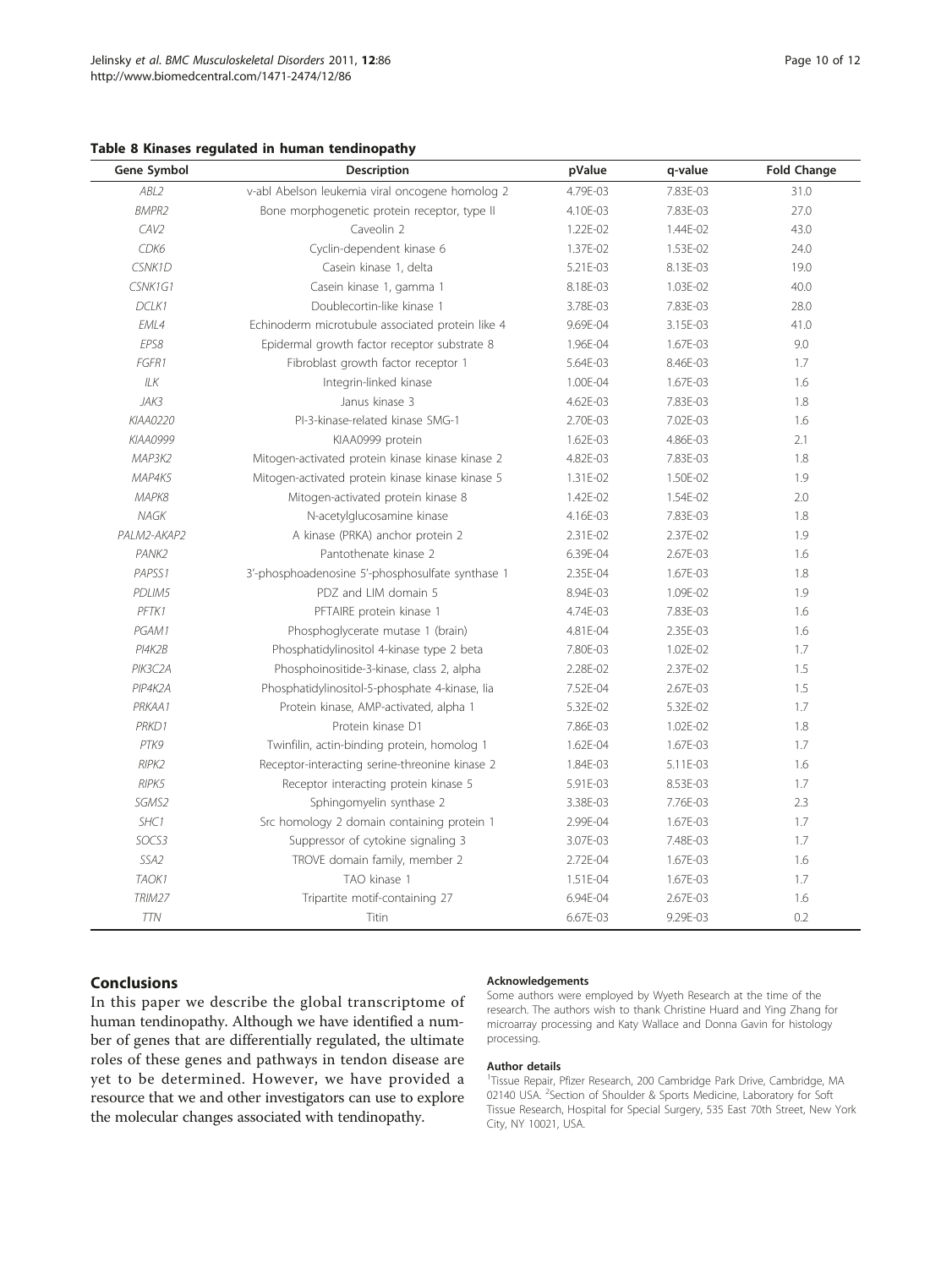#### <span id="page-10-0"></span>Authors' contributions

HJS, JMA and SAR worked on the study design. SAR recruited patients and collected the samples. LVG wrote the IRB and informed consents and help collect the samples. JL performed the histology analysis. SAJ performed the microarray analysis and drafted the manuscript. All authors have read and approved the final manuscript.

#### Competing interests

Howard Seeherman, Jian Li, Joanne Archambault and Scott Jelinsky were employed by Wyeth Research/Pfizer at the time of this research. Scott A Rodeo received research funding from Wyeth at the time of this study.

Received: 17 December 2010 Accepted: 3 May 2011 Published: 3 May 2011

#### References

- 1. Maffulli N, Wong J, Almekinders LC: [Types and epidemiology of](http://www.ncbi.nlm.nih.gov/pubmed/14560540?dopt=Abstract) [tendinopathy.](http://www.ncbi.nlm.nih.gov/pubmed/14560540?dopt=Abstract) Clin Sports Med 2003, 22(4):675-692.
- Astrom M, Rausing A: Chronic Achilles tendinopathy. A survey of surgical and histopathologic findings. Clin Orthop Relat Res 1995, , 316: 151-164.
- Khan KM, Maffulli N: [Tendinopathy: an Achilles](http://www.ncbi.nlm.nih.gov/pubmed/9762473?dopt=Abstract)' heel for athletes and [clinicians.](http://www.ncbi.nlm.nih.gov/pubmed/9762473?dopt=Abstract) Clin J Sport Med 1998, 8(3):151-154.
- 4. Movin T, Gad A, Reinholt FP, Rolf C: [Tendon pathology in long-standing](http://www.ncbi.nlm.nih.gov/pubmed/9174456?dopt=Abstract) [achillodynia. Biopsy findings in 40 patients.](http://www.ncbi.nlm.nih.gov/pubmed/9174456?dopt=Abstract) Acta Orthop Scand 1997, 68(2):170-175.
- 5. Bigliani L, Morisson D, April E: Morphology of the acromion and its relationship to rotator cuff tears. Orthop Trans 1986, 10:459-460.
- 6. Rathbun JB, Macnab I: [The microvascular pattern of the rotator cuff.](http://www.ncbi.nlm.nih.gov/pubmed/5455089?dopt=Abstract) J Bone Joint Surg Br 1970, 52(3):540-553.
- 7. Yuan J, Murrell GA, Wei AQ, Wang MX: [Apoptosis in rotator cuff](http://www.ncbi.nlm.nih.gov/pubmed/12472255?dopt=Abstract) [tendonopathy.](http://www.ncbi.nlm.nih.gov/pubmed/12472255?dopt=Abstract) J Orthop Res 2002, 20(6):1372-1379.
- 8. Arnoczky SP, Tian T, Lavagnino M, Gardner K, Schuler P, Morse P: [Activation](http://www.ncbi.nlm.nih.gov/pubmed/12382958?dopt=Abstract) [of stress-activated protein kinases \(SAPK\) in tendon cells following cyclic](http://www.ncbi.nlm.nih.gov/pubmed/12382958?dopt=Abstract) [strain: the effects of strain frequency, strain magnitude, and cytosolic](http://www.ncbi.nlm.nih.gov/pubmed/12382958?dopt=Abstract) [calcium.](http://www.ncbi.nlm.nih.gov/pubmed/12382958?dopt=Abstract) J Orthop Res 2002, 20(5):947-952.
- Yuan J, Murrell GA, Trickett A, Wang MX: [Involvement of cytochrome c](http://www.ncbi.nlm.nih.gov/pubmed/12788227?dopt=Abstract) [release and caspase-3 activation in the oxidative stress-induced](http://www.ncbi.nlm.nih.gov/pubmed/12788227?dopt=Abstract) [apoptosis in human tendon fibroblasts.](http://www.ncbi.nlm.nih.gov/pubmed/12788227?dopt=Abstract) Biochim Biophys Acta 2003, 1641(1):35-41.
- 10. Skutek M, van Griensven M, Zeichen J, Brauer N, Bosch U: [Cyclic](http://www.ncbi.nlm.nih.gov/pubmed/11685366?dopt=Abstract) [mechanical stretching enhances secretion of Interleukin 6 in human](http://www.ncbi.nlm.nih.gov/pubmed/11685366?dopt=Abstract) [tendon fibroblasts.](http://www.ncbi.nlm.nih.gov/pubmed/11685366?dopt=Abstract) Knee Surg Sports Traumatol Arthrosc 2001, 9(5):322-326.
- 11. Tsuzaki M, Bynum D, Almekinders L, Yang X, Faber J, Banes AJ: [ATP](http://www.ncbi.nlm.nih.gov/pubmed/12761889?dopt=Abstract) [modulates load-inducible IL-1beta, COX 2, and MMP-3 gene expression](http://www.ncbi.nlm.nih.gov/pubmed/12761889?dopt=Abstract) [in human tendon cells.](http://www.ncbi.nlm.nih.gov/pubmed/12761889?dopt=Abstract) J Cell Biochem 2003, 89(3):556-562.
- 12. Tsuzaki M, Guyton G, Garrett W, Archambault JM, Herzog W, Almekinders L, Bynum D, Yang X, Banes AJ: [IL-1 beta induces COX2, MMP-1, -3 and -13,](http://www.ncbi.nlm.nih.gov/pubmed/12568957?dopt=Abstract) [ADAMTS-4, IL-1 beta and IL-6 in human tendon cells.](http://www.ncbi.nlm.nih.gov/pubmed/12568957?dopt=Abstract) J Orthop Res 2003, 21(2):256-264.
- 13. Alfredson H, Lorentzon M, Backman S, Backman A, Lerner UH: [cDNA-arrays](http://www.ncbi.nlm.nih.gov/pubmed/14554207?dopt=Abstract) [and real-time quantitative PCR techniques in the investigation of](http://www.ncbi.nlm.nih.gov/pubmed/14554207?dopt=Abstract) [chronic Achilles tendinosis.](http://www.ncbi.nlm.nih.gov/pubmed/14554207?dopt=Abstract) J Orthop Res 2003, 21(6):970-975.
- 14. Riley GP, Curry V, DeGroot J, van El B, Verzijl N, Hazleman BL, Bank RA: [Matrix metalloproteinase activities and their relationship with collagen](http://www.ncbi.nlm.nih.gov/pubmed/11852234?dopt=Abstract) [remodelling in tendon pathology.](http://www.ncbi.nlm.nih.gov/pubmed/11852234?dopt=Abstract) Matrix Biol 2002, 21(2):185-195.
- 15. Jelinsky SA, Archambault J, Li L, Seeherman H: Tendon-selective genes identified from rat and human musculoskeletal tissues. J Orthop Res 2009.
- 16. Crabtree JS, Jelinsky SA, Harris HA, Choe SE, Cotreau MM, Kimberland ML, Wilson E, Saraf KA, Liu W, McCampbell AS, et al: [Comparison of Human](http://www.ncbi.nlm.nih.gov/pubmed/19622772?dopt=Abstract) [and Rat Uterine Leiomyomata: Identification of a Dysregulated](http://www.ncbi.nlm.nih.gov/pubmed/19622772?dopt=Abstract) [Mammalian Target of Rapamycin Pathway.](http://www.ncbi.nlm.nih.gov/pubmed/19622772?dopt=Abstract) Cancer Research 2009, 69(15):6171-6178.
- 17. Subramanian A, Kuehn H, Gould J, Tamayo P, Mesirov JP: [GSEA-P: a](http://www.ncbi.nlm.nih.gov/pubmed/17644558?dopt=Abstract) [desktop application for Gene Set Enrichment Analysis.](http://www.ncbi.nlm.nih.gov/pubmed/17644558?dopt=Abstract) Bioinformatics 2007, 23(23):3251-3253.
- 18. Tian L, Greenberg SA, Kong SW, Altschuler J, Kohane IS, Park PJ: [Discovering statistically significant pathways in expression profiling](http://www.ncbi.nlm.nih.gov/pubmed/16174746?dopt=Abstract) [studies.](http://www.ncbi.nlm.nih.gov/pubmed/16174746?dopt=Abstract) Proc Natl Acad Sci USA 2005, 102(38):13544-13549.
- 19. Jarvinen M, Jozsa L, Kannus P, Jarvinen TL, Kvist M, Leadbetter W: [Histopathological findings in chronic tendon disorders.](http://www.ncbi.nlm.nih.gov/pubmed/9211609?dopt=Abstract) Scand J Med Sci Sports 1997, 7(2):86-95.
- 20. Kannus P, Jozsa L: [Histopathological changes preceding spontaneous](http://www.ncbi.nlm.nih.gov/pubmed/1748700?dopt=Abstract) [rupture of a tendon. A controlled study of 891 patients.](http://www.ncbi.nlm.nih.gov/pubmed/1748700?dopt=Abstract) J Bone Joint Surg Am 1991, 73(10):1507-1525.
- 21. Fenwick S, Harrall R, Hackney R, Bord S, Horner A, Hazleman B, Riley G: Endochondral ossification in Achilles and patella tendinopathy. Rheumatology (Oxford) 2002, 41(4):474-476.
- 22. Ireland D, Harrall R, Curry V, Holloway G, Hackney R, Hazleman B, Riley G: [Multiple changes in gene expression in chronic human Achilles](http://www.ncbi.nlm.nih.gov/pubmed/11420148?dopt=Abstract) [tendinopathy.](http://www.ncbi.nlm.nih.gov/pubmed/11420148?dopt=Abstract) Matrix Biol 2001, 20(3):159-169.
- 23. Jones GC, Corps AN, Pennington CJ, Clark IM, Edwards DR, Bradley MM, Hazleman BL, Riley GP: [Expression profiling of metalloproteinases and](http://www.ncbi.nlm.nih.gov/pubmed/16508964?dopt=Abstract) [tissue inhibitors of metalloproteinases in normal and degenerate human](http://www.ncbi.nlm.nih.gov/pubmed/16508964?dopt=Abstract) [achilles tendon.](http://www.ncbi.nlm.nih.gov/pubmed/16508964?dopt=Abstract) Arthritis Rheum 2006, 54(3):832-842.
- 24. Eriksen HA, Pajala A, Leppilahti J, Risteli J: [Increased content of type III](http://www.ncbi.nlm.nih.gov/pubmed/12472252?dopt=Abstract) [collagen at the rupture site of human Achilles tendon.](http://www.ncbi.nlm.nih.gov/pubmed/12472252?dopt=Abstract) J Orthop Res 2002, 20(6):1352-1357.
- 25. Kannus P: [Structure of the tendon connective tissue.](http://www.ncbi.nlm.nih.gov/pubmed/11085557?dopt=Abstract) Scand J Med Sci Sports 2000, 10(6):312-320.
- 26. Karousou E, Ronga M, Vigetti D, Passi A, Maffulli N: [Collagens,](http://www.ncbi.nlm.nih.gov/pubmed/18425559?dopt=Abstract) [proteoglycans, MMP-2, MMP-9 and TIMPs in human achilles tendon](http://www.ncbi.nlm.nih.gov/pubmed/18425559?dopt=Abstract) [rupture.](http://www.ncbi.nlm.nih.gov/pubmed/18425559?dopt=Abstract) Clin Orthop Relat Res 2008, 466(7):1577-1582.
- 27. Lang R, Patel D, Morris JJ, Rutschman RL, Murray PJ: [Shaping gene](http://www.ncbi.nlm.nih.gov/pubmed/12193690?dopt=Abstract) [expression in activated and resting primary macrophages by IL-10.](http://www.ncbi.nlm.nih.gov/pubmed/12193690?dopt=Abstract) J Immunol 2002, 169(5):2253-2263.
- 28. Khodoun M, Lewis CC, Yang JQ, Orekov T, Potter C, Wynn T, Mentink-Kane M, Hershey GK, Wills-Karp M, Finkelman FD: [Differences in](http://www.ncbi.nlm.nih.gov/pubmed/17982031?dopt=Abstract) [expression, affinity, and function of soluble \(s\)IL-4Ralpha and sIL-](http://www.ncbi.nlm.nih.gov/pubmed/17982031?dopt=Abstract)[13Ralpha2 suggest opposite effects on allergic responses.](http://www.ncbi.nlm.nih.gov/pubmed/17982031?dopt=Abstract) J Immunol 2007, 179(10):6429-6438.
- 29. Zheng T, Zhu Z, Wang Z, Homer RJ, Ma B, Riese RJ Jr, Chapman HA Jr, Shapiro SD, Elias JA: [Inducible targeting of IL-13 to the adult lung causes](http://www.ncbi.nlm.nih.gov/pubmed/11067861?dopt=Abstract) [matrix metalloproteinase- and cathepsin-dependent emphysema.](http://www.ncbi.nlm.nih.gov/pubmed/11067861?dopt=Abstract) J Clin Invest 2000, 106(9):1081-1093.
- 30. Fujisawa T, Joshi B, Nakajima A, Puri RK: [A novel role of interleukin-13](http://www.ncbi.nlm.nih.gov/pubmed/19887609?dopt=Abstract) [receptor alpha2 in pancreatic cancer invasion and metastasis.](http://www.ncbi.nlm.nih.gov/pubmed/19887609?dopt=Abstract) Cancer Res 2009, 69(22):8678-8685.
- 31. Chard MD, Cawston TE, Riley GP, Gresham GA, Hazleman BL: [Rotator cuff](http://www.ncbi.nlm.nih.gov/pubmed/8311552?dopt=Abstract) [degeneration and lateral epicondylitis: a comparative histological study.](http://www.ncbi.nlm.nih.gov/pubmed/8311552?dopt=Abstract) Ann Rheum Dis 1994, 53(1):30-34.
- 32. Archambault JM, Jelinsky SA, Lake SP, Hill AA, Glaser DL, Soslowsky LJ: [Rat](http://www.ncbi.nlm.nih.gov/pubmed/17318892?dopt=Abstract) [supraspinatus tendon expresses cartilage markers with overuse.](http://www.ncbi.nlm.nih.gov/pubmed/17318892?dopt=Abstract) J Orthop Res 2007, 25(5):617-624.
- 33. Jelinsky SA, Lake SP, Archambault JM, Soslowsky LJ: [Gene expression in rat](http://www.ncbi.nlm.nih.gov/pubmed/18459028?dopt=Abstract) [supraspinatus tendon recovers from overuse with rest.](http://www.ncbi.nlm.nih.gov/pubmed/18459028?dopt=Abstract) Clin Orthop Relat Res 2008, 466(7):1612-1617.
- 34. ten Berge D, Brugmann SA, Helms JA, Nusse R: [Wnt and FGF signals](http://www.ncbi.nlm.nih.gov/pubmed/18776145?dopt=Abstract) [interact to coordinate growth with cell fate specification during limb](http://www.ncbi.nlm.nih.gov/pubmed/18776145?dopt=Abstract) [development.](http://www.ncbi.nlm.nih.gov/pubmed/18776145?dopt=Abstract) Development 2008, 135(19):3247-3257.
- 35. Chabaud M, Lubberts E, Joosten L, van Den Berg W, Miossec P: [IL-17](http://www.ncbi.nlm.nih.gov/pubmed/11299057?dopt=Abstract) [derived from juxta-articular bone and synovium contributes to joint](http://www.ncbi.nlm.nih.gov/pubmed/11299057?dopt=Abstract) [degradation in rheumatoid arthritis.](http://www.ncbi.nlm.nih.gov/pubmed/11299057?dopt=Abstract) Arthritis Res 2001, 3(3):168-177.
- 36. Broxmeyer HE, Starnes T, Ramsey H, Cooper S, Dahl R, Williamson E, Hromas R: [The IL-17 cytokine family members are inhibitors of human](http://www.ncbi.nlm.nih.gov/pubmed/16822904?dopt=Abstract) [hematopoietic progenitor proliferation.](http://www.ncbi.nlm.nih.gov/pubmed/16822904?dopt=Abstract) Blood 2006, 108(2):770..
- 37. Cawston TE, Curry VA, Summers CA, Clark IM, Riley GP, Life PF, Spaull JR, Goldring MB, Koshy PJ, Rowan AD, et al: [The role of oncostatin M in](http://www.ncbi.nlm.nih.gov/pubmed/9778217?dopt=Abstract) [animal and human connective tissue collagen turnover and its](http://www.ncbi.nlm.nih.gov/pubmed/9778217?dopt=Abstract) [localization within the rheumatoid joint.](http://www.ncbi.nlm.nih.gov/pubmed/9778217?dopt=Abstract) Arthritis Rheum 1998, 41(10):1760-1771.
- 38. Lin TW, Cardenas L, Glaser DL, Soslowsky LJ: [Tendon healing in](http://www.ncbi.nlm.nih.gov/pubmed/16271588?dopt=Abstract) [interleukin-4 and interleukin-6 knockout mice.](http://www.ncbi.nlm.nih.gov/pubmed/16271588?dopt=Abstract) J Biomech 2006, 39(1):61-69.
- 39. Nakama K, Gotoh M, Yamada T, Mitsui Y, Yasukawa H, Imaizumi T, Higuchi F, Nagata K: [Interleukin-6-induced activation of signal transducer](http://www.ncbi.nlm.nih.gov/pubmed/17294994?dopt=Abstract) [and activator of transcription-3 in ruptured rotator cuff tendon.](http://www.ncbi.nlm.nih.gov/pubmed/17294994?dopt=Abstract) J Int Med Res 2006, 34(6):624-631.